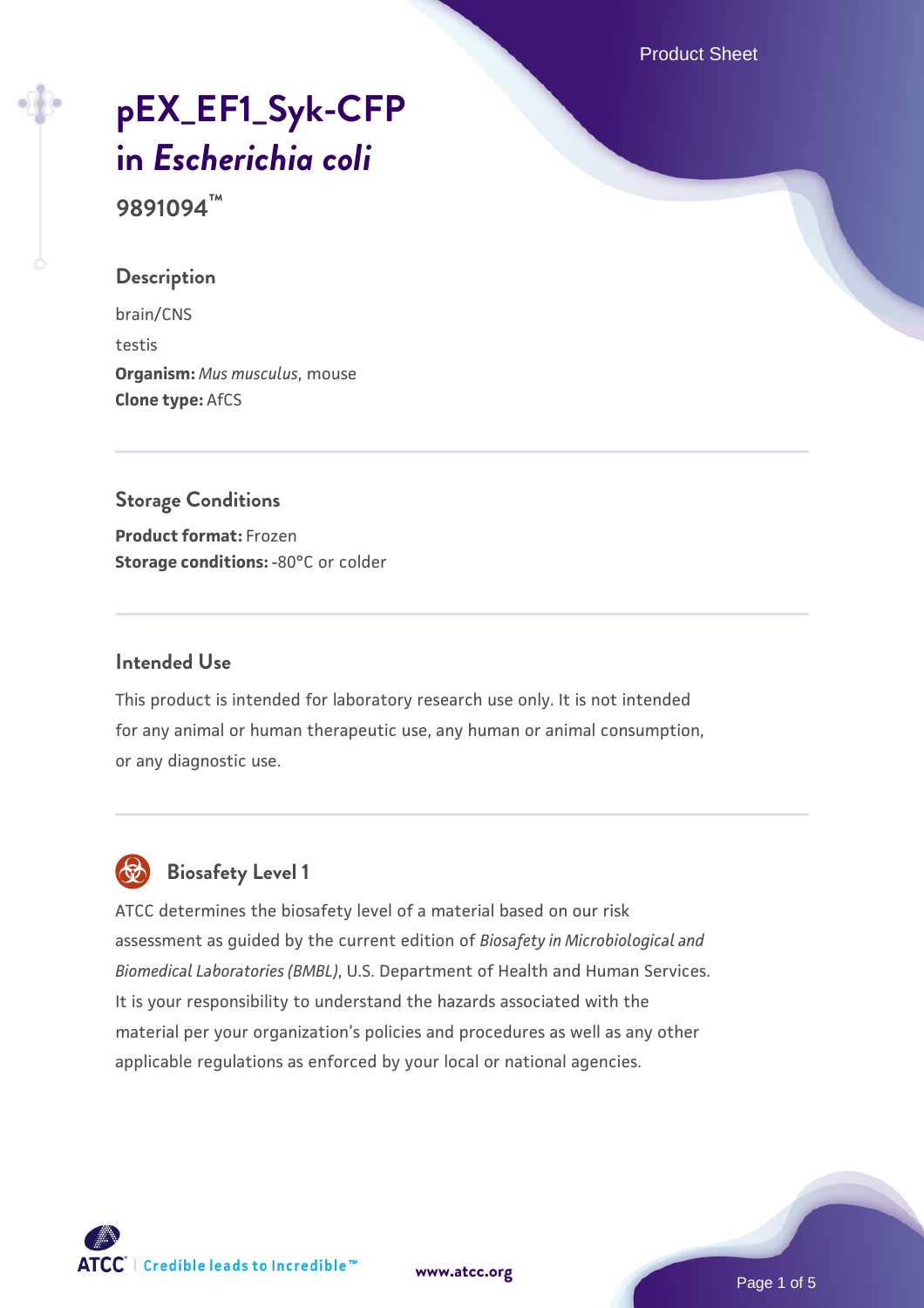## **Certificate of Analysis**

For batch-specific test results, refer to the applicable certificate of analysis that can be found at www.atcc.org.

**Insert Information Insert size (kb):** 1.889 **Insert strain:** BALB/c

#### **Vector Information**

**Construct size (kb):** 7.067 **Vector name:** pDS\_EF1\_XB-CFP **Vector information:** Other: attB1, attB2 sites **Markers:** neoR; kanR; CFP **Promoters:** EF1

#### **Growth Conditions**

**Medium:**  [ATCC Medium 1634: LB medium \(ATCC medium 1065\) with 50 mcg/ml](https://www.atcc.org/-/media/product-assets/documents/microbial-media-formulations/atcc-medium-1634.pdf?rev=9100ebf67eef43d7afdb8a87f81a33ad) [kanamycin](https://www.atcc.org/-/media/product-assets/documents/microbial-media-formulations/atcc-medium-1634.pdf?rev=9100ebf67eef43d7afdb8a87f81a33ad) **Temperature:** 37°C

#### **Material Citation**

If use of this material results in a scientific publication, please cite the material in the following manner: pEX\_EF1\_Syk-CFP in *Escherichia coli* (ATCC

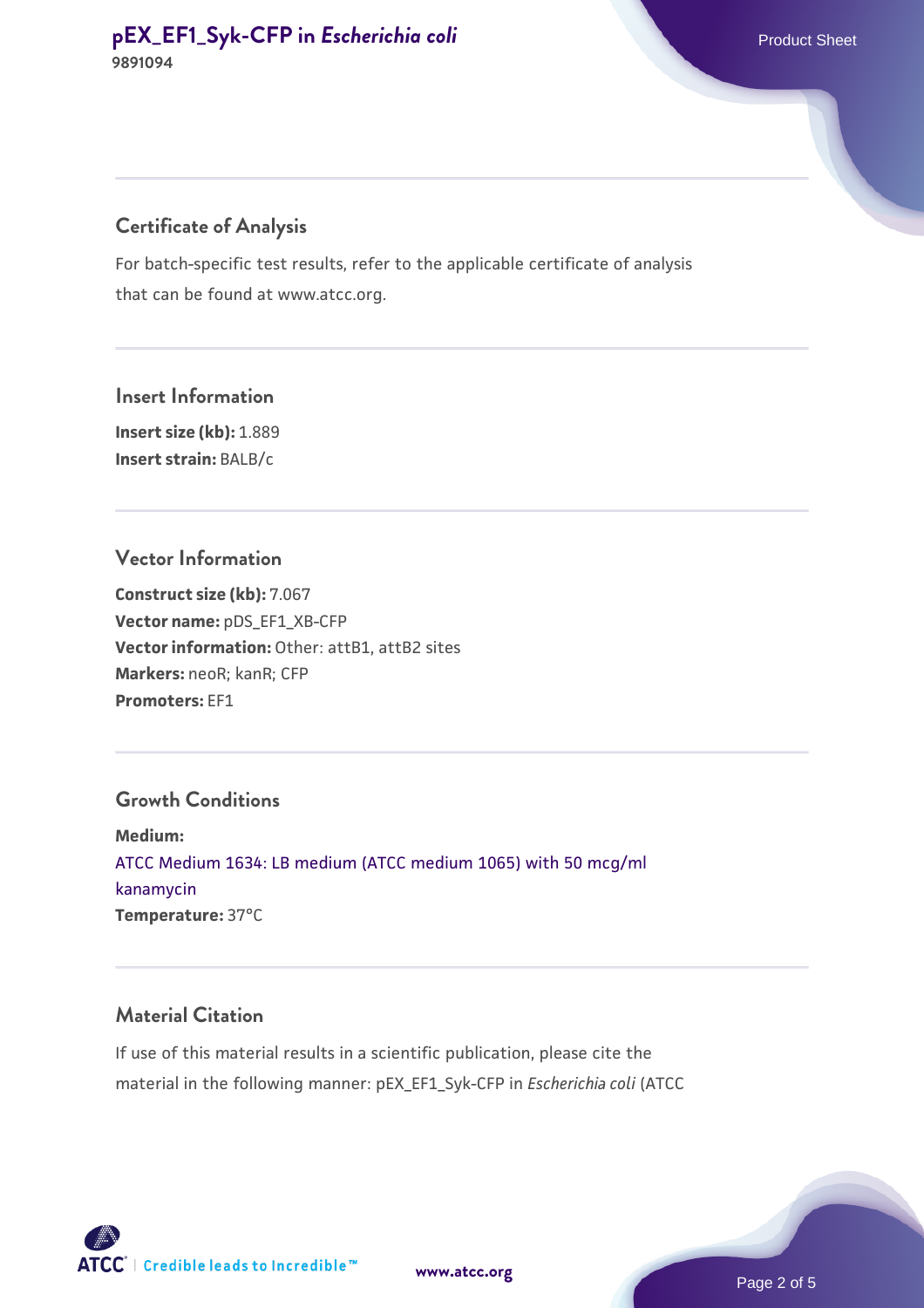## **[pEX\\_EF1\\_Syk-CFP in](https://www.atcc.org/products/9891094) [Escherichia coli](https://www.atcc.org/products/9891094)** Product Sheet **9891094**

9891094)

#### **References**

References and other information relating to this material are available at www.atcc.org.

#### **Warranty**

The product is provided 'AS IS' and the viability of ATCC® products is warranted for 30 days from the date of shipment, provided that the customer has stored and handled the product according to the information included on the product information sheet, website, and Certificate of Analysis. For living cultures, ATCC lists the media formulation and reagents that have been found to be effective for the product. While other unspecified media and reagents may also produce satisfactory results, a change in the ATCC and/or depositor-recommended protocols may affect the recovery, growth, and/or function of the product. If an alternative medium formulation or reagent is used, the ATCC warranty for viability is no longer valid. Except as expressly set forth herein, no other warranties of any kind are provided, express or implied, including, but not limited to, any implied warranties of merchantability, fitness for a particular purpose, manufacture according to cGMP standards, typicality, safety, accuracy, and/or noninfringement.

#### **Disclaimers**

This product is intended for laboratory research use only. It is not intended for any animal or human therapeutic use, any human or animal consumption, or any diagnostic use. Any proposed commercial use is prohibited without a license from ATCC.



**[www.atcc.org](http://www.atcc.org)**

Page 3 of 5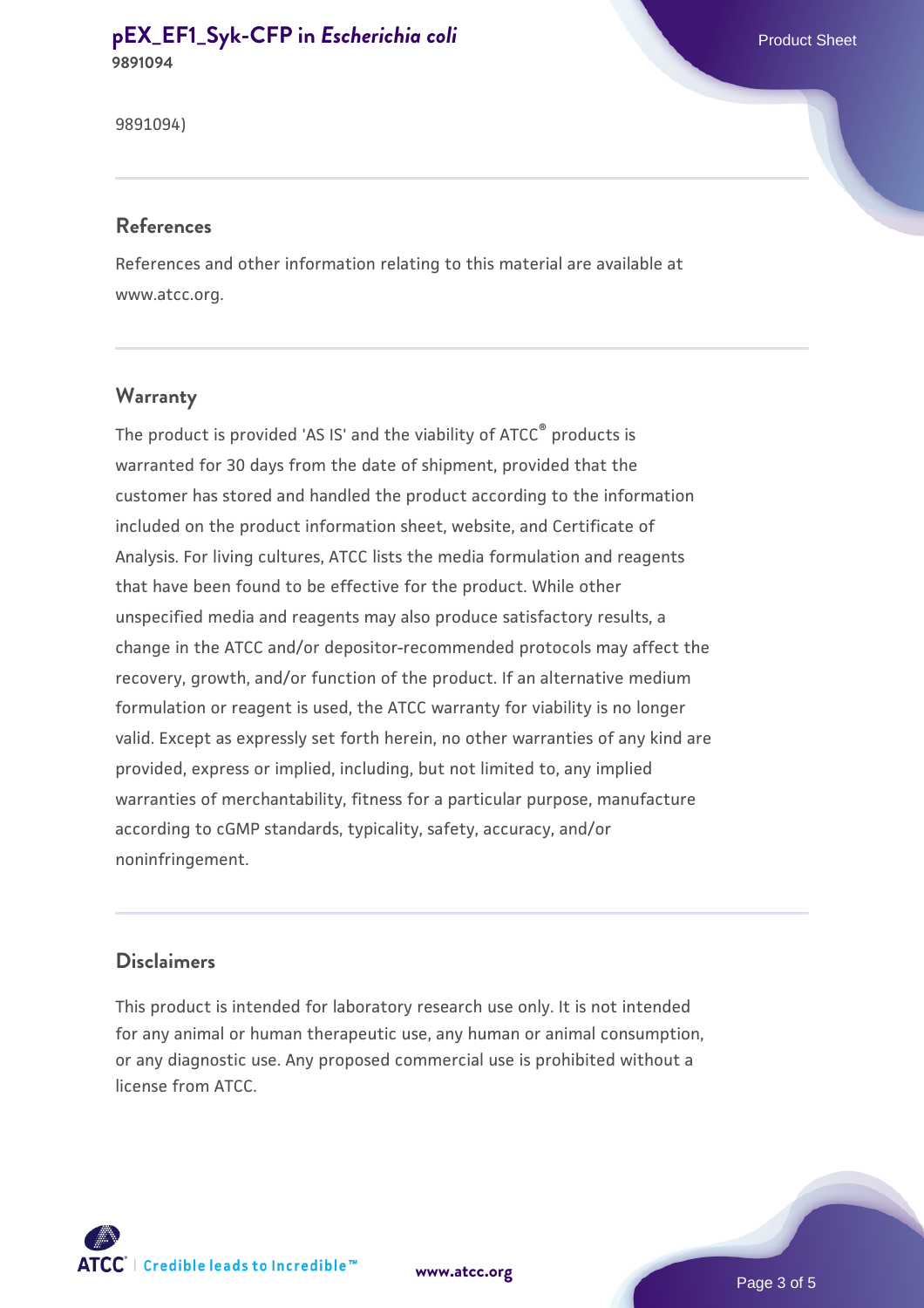While ATCC uses reasonable efforts to include accurate and up-to-date information on this product sheet, ATCC makes no warranties or representations as to its accuracy. Citations from scientific literature and patents are provided for informational purposes only. ATCC does not warrant that such information has been confirmed to be accurate or complete and the customer bears the sole responsibility of confirming the accuracy and completeness of any such information.

This product is sent on the condition that the customer is responsible for and assumes all risk and responsibility in connection with the receipt, handling, storage, disposal, and use of the ATCC product including without limitation taking all appropriate safety and handling precautions to minimize health or environmental risk. As a condition of receiving the material, the customer agrees that any activity undertaken with the ATCC product and any progeny or modifications will be conducted in compliance with all applicable laws, regulations, and guidelines. This product is provided 'AS IS' with no representations or warranties whatsoever except as expressly set forth herein and in no event shall ATCC, its parents, subsidiaries, directors, officers, agents, employees, assigns, successors, and affiliates be liable for indirect, special, incidental, or consequential damages of any kind in connection with or arising out of the customer's use of the product. While reasonable effort is made to ensure authenticity and reliability of materials on deposit, ATCC is not liable for damages arising from the misidentification or misrepresentation of such materials.

Please see the material transfer agreement (MTA) for further details regarding the use of this product. The MTA is available at www.atcc.org.

## **Copyright and Trademark Information**

© ATCC 2021. All rights reserved. ATCC is a registered trademark of the American Type Culture Collection.

**Revision**